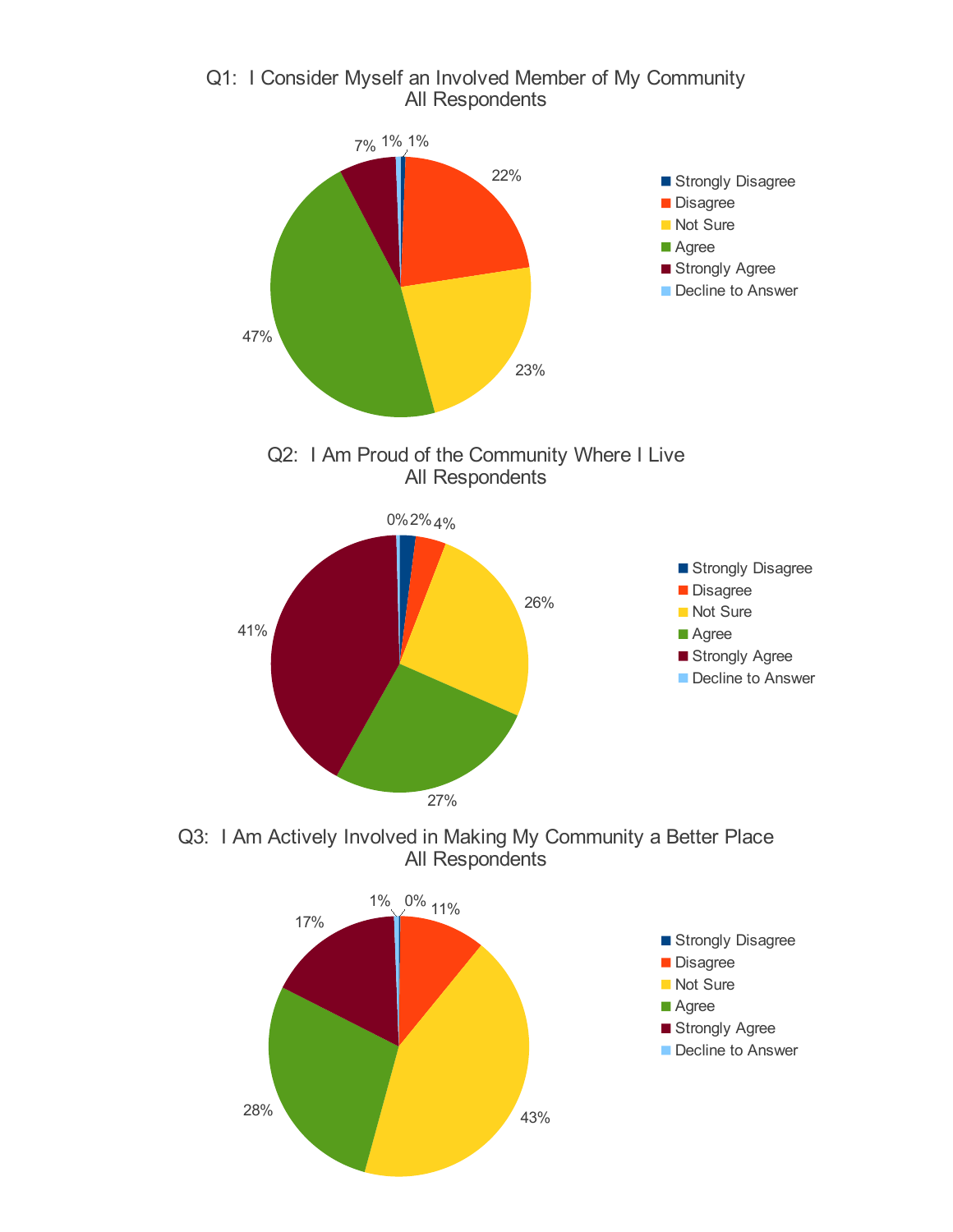## Q4: We Should Be Allowed to Vote Before the City Council Raises our Property Taxes to Fund the West End Building Rennovation All Respondents



Q5: I Am Willing to Pay a New, Citywide Automotive Registration Fee Dedicated to Repairing and Updating the Sellwood Bridge All Respondents





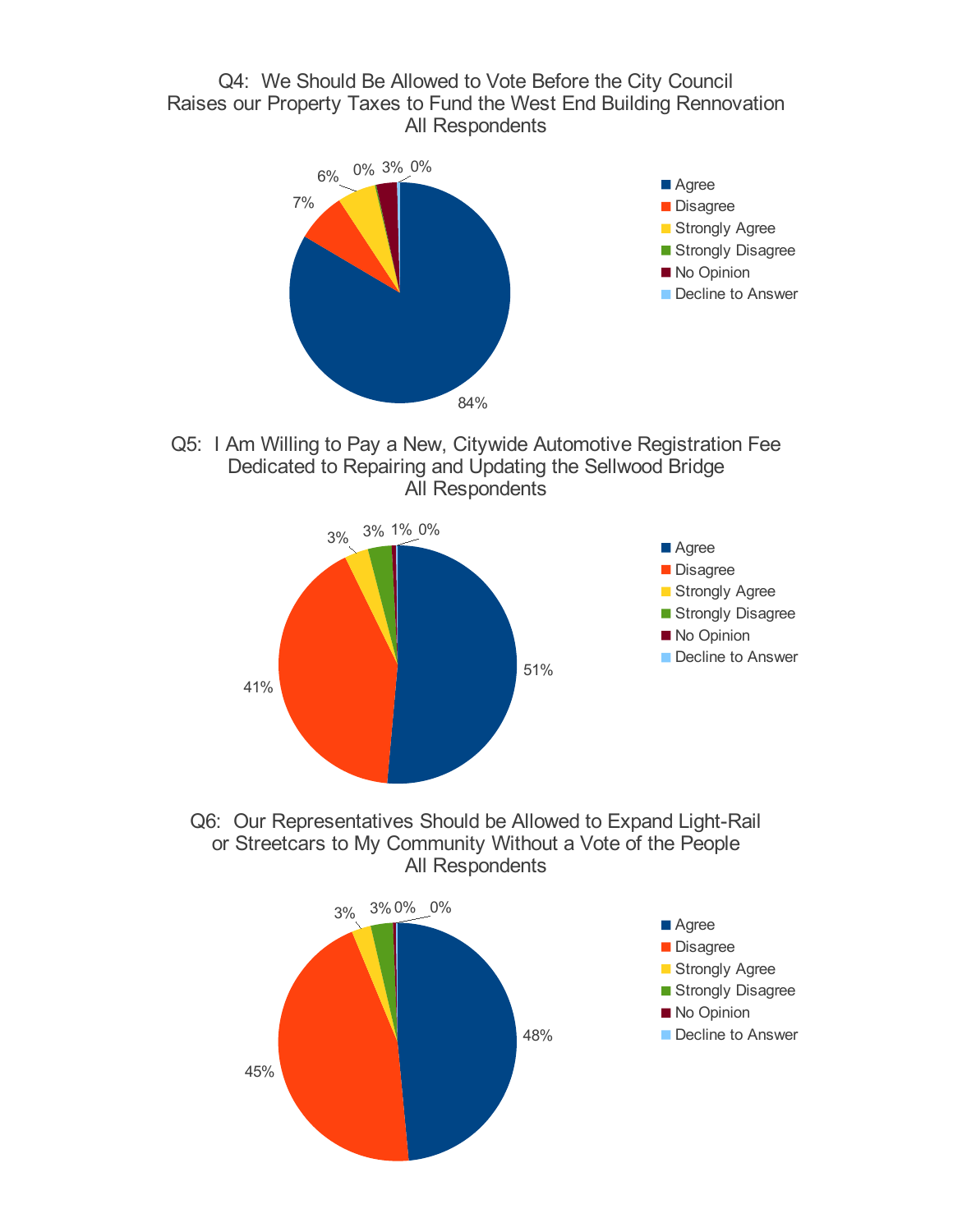

Q8: The Federal Government is Doing a Good Job of Handling Our Economy All Respondents





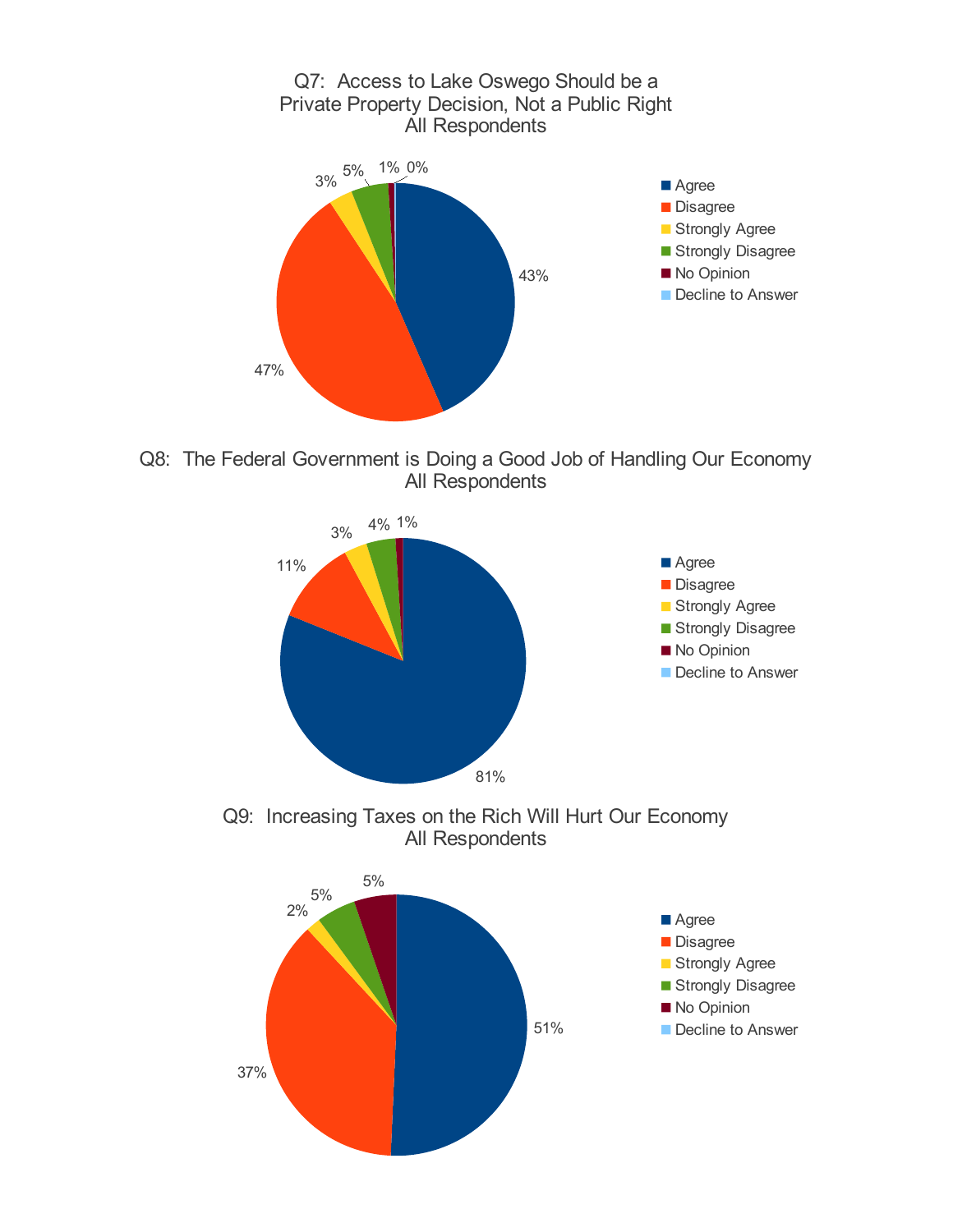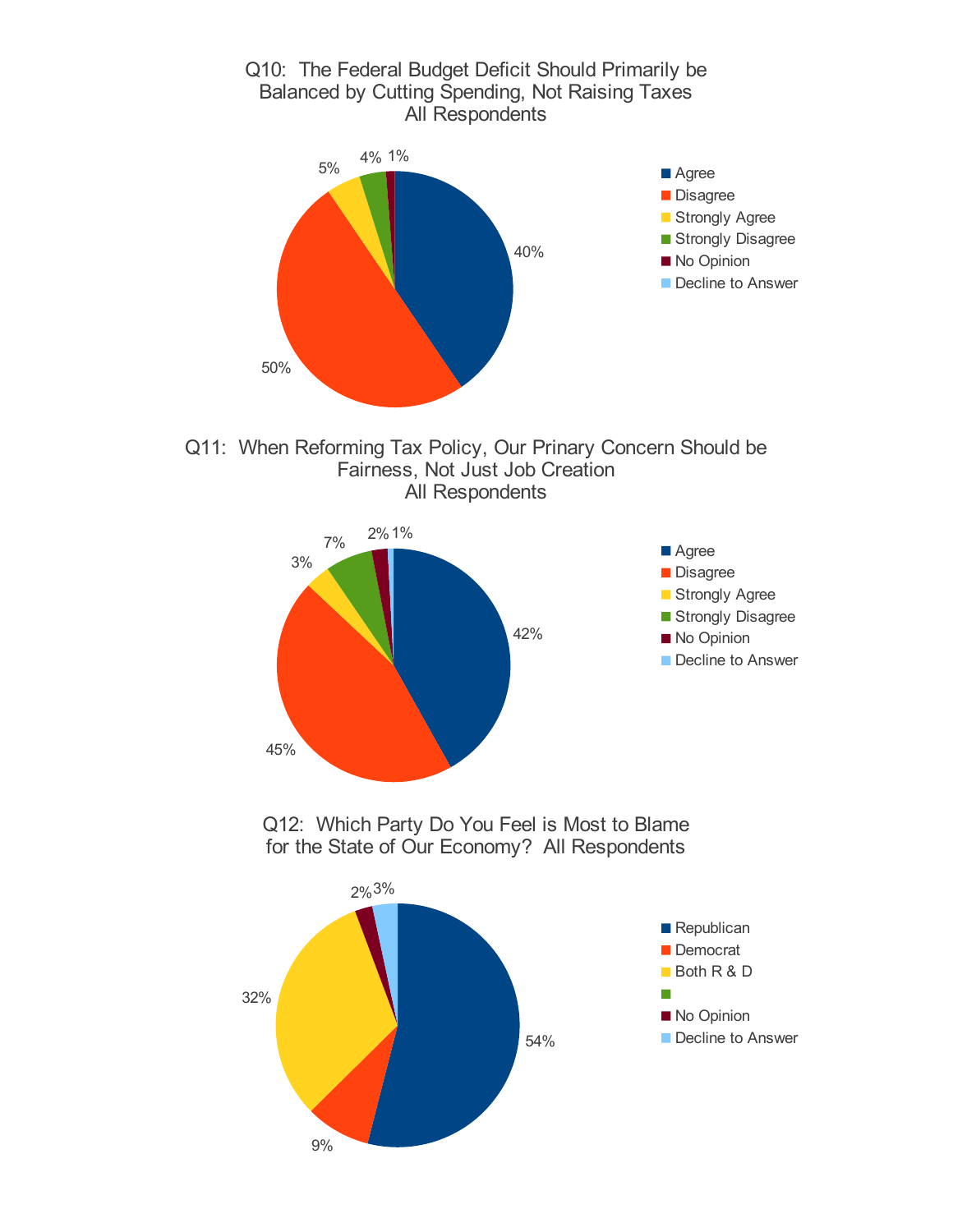## Q13: A Family of Four Should be Considered "Rich" at About What Annual Income Level? (x 1,000) All Respondents



Q14: In the Last Election, This is How I Voted for Oregon Governor All Respondents